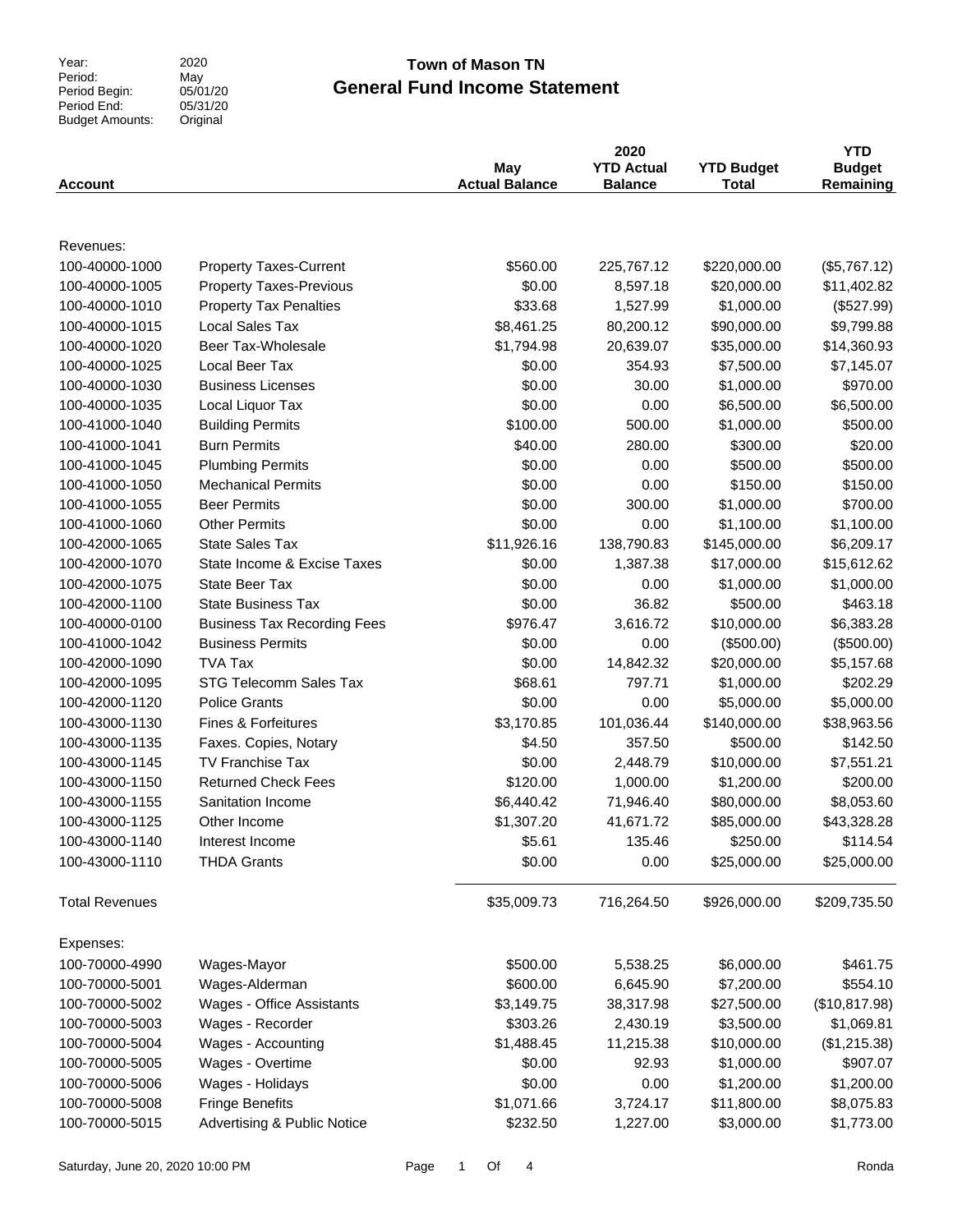|                                  |                                        |      |                |                                     | 2020                                |                                   | <b>YTD</b>                 |
|----------------------------------|----------------------------------------|------|----------------|-------------------------------------|-------------------------------------|-----------------------------------|----------------------------|
| <b>Account</b>                   |                                        |      |                | <b>May</b><br><b>Actual Balance</b> | <b>YTD Actual</b><br><b>Balance</b> | <b>YTD Budget</b><br><b>Total</b> | <b>Budget</b><br>Remaining |
| 100-70000-5020                   | Supplies & Materials                   |      |                | \$69.98                             | 6,063.61                            | \$10,000.00                       | \$3,936.39                 |
| 100-70000-5021                   | Training                               |      |                | \$110.00                            | 600.00                              | \$1,500.00                        | \$900.00                   |
| 100-70000-5022                   | Travel                                 |      |                | \$0.00                              | 1,666.48                            | \$4,000.00                        | \$2,333.52                 |
| 100-70000-5023                   | Postage & Freight                      |      |                | \$220.81                            | 4,466.26                            | \$1,000.00                        | (\$3,466.26)               |
| 100-70000-5024                   | <b>Community Outreach</b>              |      |                | \$0.00                              | 0.00                                | \$500.00                          | \$500.00                   |
| 100-70000-5025                   | Insurance - Prop, Liab, WC             |      |                | (\$20,135.61)                       | 9,034.44                            | \$9,800.00                        | \$765.56                   |
| 100-70000-5026                   | Telephone                              |      |                | \$797.35                            | 9,551.03                            | \$9,000.00                        | (\$551.03)                 |
| 100-70000-5028                   | Internet & Network                     |      |                | \$0.00                              | 1,316.51                            | \$2,000.00                        | \$683.49                   |
| 100-70000-5010                   | <b>Planning Assistant</b>              |      |                | \$0.00                              | 944.43                              | \$1,500.00                        | \$555.57                   |
| 100-70000-5029                   | <b>Utilities</b>                       |      |                | \$281.86                            | 4,420.64                            | \$6,000.00                        | \$1,579.36                 |
| 100-70000-5030                   | Professional Fees - Audit              |      |                | \$0.00                              | 2,829.00                            | \$10,000.00                       | \$7,171.00                 |
| 100-70000-5031                   | Professional Fees - Accounting         |      |                | \$666.66                            | 7,333.27                            | \$8,000.00                        | \$666.73                   |
| 100-70000-5032                   | Professional Fees - Legal              |      |                | \$0.00                              | 507.42                              | \$5,000.00                        | \$4,492.58                 |
| 100-70000-5033                   | Professional Fees - Other              |      |                | \$666.67                            | 7,333.33                            | \$8,000.00                        | \$666.67                   |
| 100-70000-5034                   | <b>Bank Service Charges</b>            |      |                | \$3.15                              | 97.90                               | \$100.00                          | \$2.10                     |
| 100-70000-5035                   | <b>Janitorial Services</b>             |      |                | \$795.00                            | 4,560.00                            | \$4,500.00                        | (\$60.00)                  |
| 100-70000-5036                   | Dues & Fees                            |      |                | \$138.06                            | 1,194.62                            | \$500.00                          | (\$694.62)                 |
| 100-70000-5037                   | <b>Property Tax Expenses</b>           |      |                | \$0.00                              | 34.35                               | \$700.00                          | \$665.65                   |
| 100-70000-5049                   | Computer & Software                    |      |                | \$80.00                             | 1,026.24                            | \$500.00                          | (\$526.24)                 |
| 100-70000-5050                   | Office Equipment                       |      |                | \$0.00                              | 0.00                                | \$1,000.00                        | \$1,000.00                 |
| 100-70000-5052                   | <b>Building Inspection Fees</b>        |      |                | \$0.00                              | 0.00                                | \$250.00                          | \$250.00                   |
| 100-70000-5098                   | Repairs & Maintenance-Equip            |      |                | \$0.00                              | 90.00                               | \$200.00                          | \$110.00                   |
| 100-70000-5099                   | Repairs & Maintenance-Bldg             |      |                | \$0.00                              | 0.99                                | \$700.00                          | \$699.01                   |
| 100-70000-5100                   | <b>Other Charges</b>                   |      |                | \$0.00                              | 9.00                                | \$1,500.00                        | \$1,491.00                 |
| 100-70000-5124                   | Rental - Equipment                     |      |                | \$230.05                            | 3,238.03                            | \$3,200.00                        | (\$38.03)                  |
| 100-35000-3560                   | <b>Grant Construction Expenses</b>     |      |                | \$0.00                              | 0.00                                | \$25,000.00                       | \$25,000.00                |
|                                  |                                        |      |                |                                     |                                     |                                   |                            |
| <b>Total General Expenses</b>    |                                        |      |                | (\$8,730.40)                        | 135,509.35                          | \$185,650.00                      | \$50,140.65                |
| Sanitation                       |                                        |      |                |                                     |                                     |                                   |                            |
| 100-71000-4054                   | <b>Sanitation Expenses</b>             |      |                | \$4,669.04                          | 48,954.93                           | \$55,000.00                       | \$6,045.07                 |
| <b>Total Sanitation</b>          |                                        |      |                | (\$4,669.04)                        | (48, 954.93)                        | (\$55,000.00)                     | (\$6,045.07)               |
| Parks & Rec                      |                                        |      |                |                                     |                                     |                                   |                            |
| 100-72000-5011                   | Supplies & Materials                   |      |                | \$0.00                              | 400.00                              | \$500.00                          | \$100.00                   |
| 100-72000-5029                   | <b>Utilities</b>                       |      |                | \$0.00                              | 74.28                               | \$700.00                          | \$625.72                   |
| 100-72000-5052                   | Insurance - Prop, Liab, WC             |      |                | \$165.26                            | 165.26                              | \$400.00                          | \$234.74                   |
| 100-72000-5055                   | Equipment                              |      |                | \$0.00                              | 0.00                                | \$2,000.00                        | \$2,000.00                 |
| 100-72000-5098                   | Repairs & Maintenance-Equip            |      |                | \$0.00                              | 0.00                                | \$500.00                          | \$500.00                   |
| <b>Total Parks &amp; Rec</b>     |                                        |      |                | \$165.26                            | 639.54                              | \$4,100.00                        | \$3,460.46                 |
| Police                           |                                        |      |                |                                     |                                     |                                   |                            |
| 100-73000-4800                   | Wages-Police                           |      |                | \$28,479.27                         | 232,654.73                          | \$326,000.00                      | \$93,345.27                |
| 100-73000-5102                   | Wages-Overtime                         |      |                | \$1,209.05                          | 18,335.56                           | \$10,000.00                       | (\$8,335.56)               |
| 100-73000-5103                   | Wages - Holidays                       |      |                | \$0.00                              | 2,758.56                            | \$8,600.00                        | \$5,841.44                 |
| 100-73000-5009                   | <b>Fringe Benefits</b>                 |      |                | \$2,786.02                          | 23,735.82                           | \$32,000.00                       | \$8,264.18                 |
| 100-73000-5016                   | In Service Pay                         |      |                | \$0.00                              | 800.00                              | \$0.00                            | (\$800.00)                 |
| 100-73000-5017                   | Wages-GHSO                             |      |                | \$0.00                              | 0.00                                | \$600.00                          | \$600.00                   |
| 100-73000-5015                   | <b>Advertising &amp; Public Notice</b> |      |                | \$0.00                              | 0.00                                | \$300.00                          | \$300.00                   |
| 100-73000-5021                   | Training                               |      |                | \$91.91                             | 3,271.91                            | \$2,000.00                        | (\$1,271.91)               |
| Saturday, June 20, 2020 10:00 PM |                                        | Page | $\overline{a}$ | Of<br>4                             |                                     |                                   | Ronda                      |
|                                  |                                        |      |                |                                     |                                     |                                   |                            |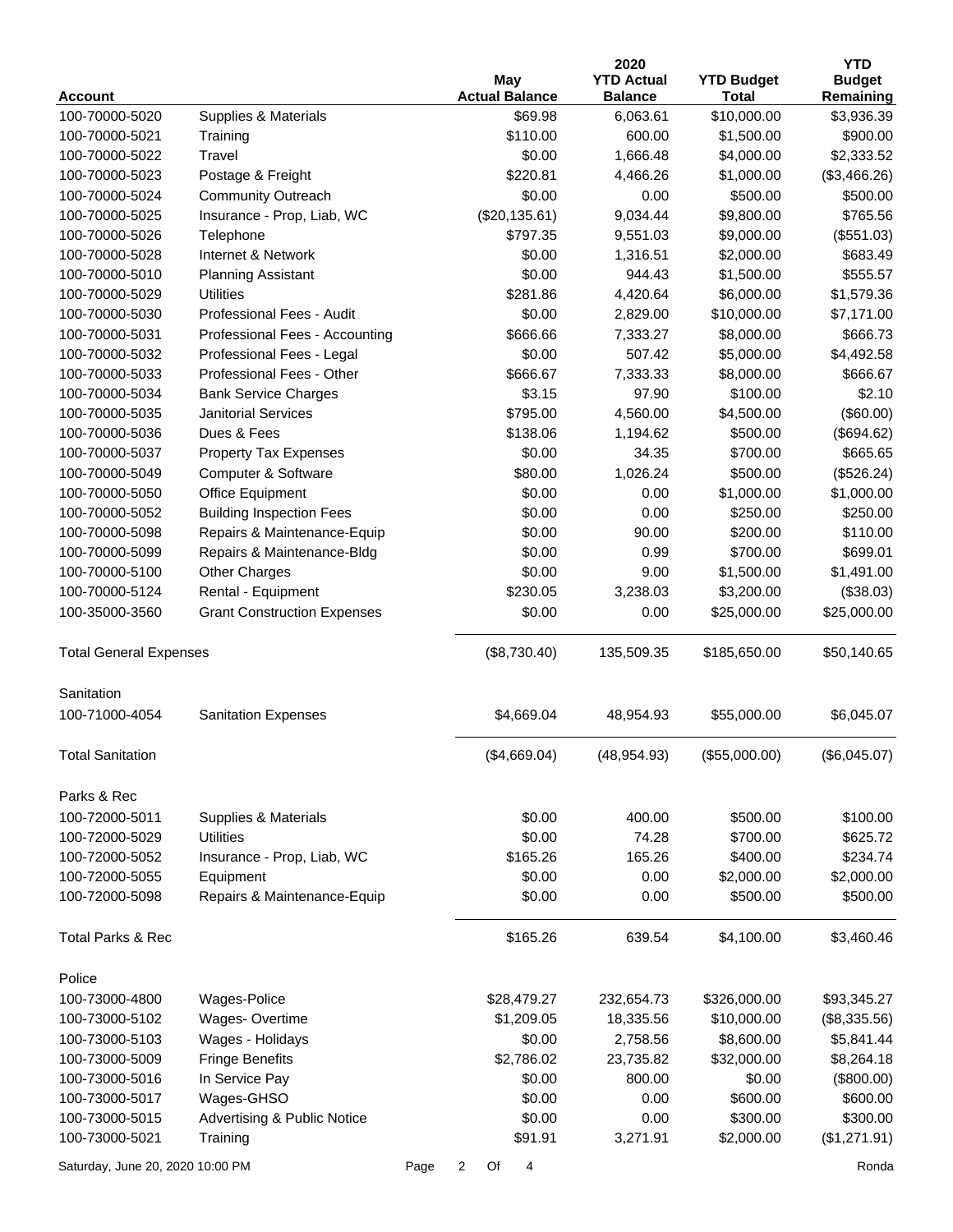|                                  |                                  |                       | 2020              |                   | <b>YTD</b>    |
|----------------------------------|----------------------------------|-----------------------|-------------------|-------------------|---------------|
|                                  |                                  | May                   | <b>YTD Actual</b> | <b>YTD Budget</b> | <b>Budget</b> |
| <b>Account</b>                   |                                  | <b>Actual Balance</b> | <b>Balance</b>    | <b>Total</b>      | Remaining     |
| 100-73000-5022                   | Travel                           | \$0.00                | 667.09            | \$2,000.00        | \$1,332.91    |
| 100-73000-5025                   | Insurance - Prop, Liab, WC       | \$20,038.39           | 34,292.25         | \$49,300.00       | \$15,007.75   |
| 100-73000-5026                   | Telephone                        | \$1,006.46            | 10,688.60         | \$12,000.00       | \$1,311.40    |
| 100-73000-5028                   | Internet & Network               | \$99.95               | 143.74            | \$1,500.00        | \$1,356.26    |
| 100-73000-5029                   | <b>Utilities</b>                 | \$67.49               | 370.17            | \$2,500.00        | \$2,129.83    |
| 100-73000-5033                   | Professional Fees - Other        | \$0.00                | 450.00            | \$500.00          | \$50.00       |
| 100-73000-5034                   | Professional Fees - Prosecutor   | \$0.00                | 3,600.00          | \$5,400.00        | \$1,800.00    |
| 100-73000-5036                   | Dues & Fees                      | \$48.07               | 136.73            | \$1,000.00        | \$863.27      |
| 100-73000-5040                   | Supplies & Materials             | \$0.00                | 1,743.28          | \$2,000.00        | \$256.72      |
| 100-73000-5050                   | Fuel                             | \$214.02              | 9,258.10          | \$10,000.00       | \$741.90      |
| 100-73000-5099                   | Repairs & Maintenance-Bldg       | \$0.00                | 0.00              | \$500.00          | \$500.00      |
| 100-73000-5098                   | Repairs & Maintenance-Equip      | \$0.00                | 378.81            | \$1,000.00        | \$621.19      |
| 100-73000-5096                   | Repairs & Maintenance-Vehicles   | \$606.98              | 15,955.00         | \$5,000.00        | (\$10,955.00) |
| 100-73000-5115                   | Computer & Software              | \$640.00              | 2,830.24          | \$1,500.00        | (\$1,330.24)  |
| 100-73000-5112                   | Equipment                        | \$0.00                | 1,065.29          | \$4,000.00        | \$2,934.71    |
| 100-73000-5110                   | Judge Salary                     | \$0.00                | 3,150.00          | \$4,200.00        | \$1,050.00    |
| 100-73000-5114                   | Software - Court                 | \$297.75              | 12,456.50         | \$10,000.00       | (\$2,456.50)  |
| 100-73000-5116                   | Uniforms                         | \$396.32              | 3,985.88          | \$5,000.00        | \$1,014.12    |
| 100-73000-5119                   | Radio/Radar Service              | \$0.00                | 0.00              | \$500.00          | \$500.00      |
| 100-73000-5122                   | Screenings                       | \$0.00                | 416.50            | \$1,000.00        | \$583.50      |
| 100-73000-5123                   | 911 Expense                      | \$0.00                | 29,058.44         | \$25,000.00       | (\$4,058.44)  |
| 100-73000-5124                   | Rental - Equipment               | \$207.75              | 2,285.25          | \$2,000.00        | (\$285.25)    |
| 100-73000-5125                   | Forms & Publications             | \$0.00                | 0.00              | \$500.00          | \$500.00      |
| 100-73000-5126                   | Rental - Building                | \$0.00                | 936.06            | \$2,000.00        | \$1,063.94    |
| 100-73000-5130                   | Towing / Wrecker Service         | \$125.00              | 1,929.63          | \$2,400.00        | \$470.37      |
| <b>Total Police Expenses</b>     |                                  | \$56,314.43           | 417,354.14        | \$530,300.00      | \$112,945.86  |
| Fire Department                  |                                  |                       |                   |                   |               |
| 100-74000-4900                   | Wages- Fire Dept.                | \$5,076.62            | 29,384.21         | \$30,300.00       | \$915.79      |
| 100-74000-4901                   | Fringe Benefits-Fire             | \$893.85              | 2,345.97          | \$3,000.00        | \$654.03      |
| 100-74000-5011                   | Supplies & Materials             | \$0.00                | 223.29            | \$3,000.00        | \$2,776.71    |
| 100-74000-5015                   | Advertising & Public Notice      | \$0.00                | 0.00              | \$150.00          | \$150.00      |
| 100-74000-5021                   | Training                         | \$0.00                | 985.00            | \$500.00          | (\$485.00)    |
| 100-74000-5022                   | Travel                           | \$0.00                | 788.86            | \$500.00          | (\$288.86)    |
| 100-74000-5025                   | Insurance - Prop, Liab, WC       | \$7,539.64            | 14,223.73         | \$5,750.00        | (\$8,473.73)  |
| 100-74000-5026                   | Telephone                        | \$94.02               | 1,300.63          | \$3,000.00        | \$1,699.37    |
| 100-74000-5028                   | Internet & Network               | \$200.11              | 1,792.93          | \$1,500.00        | (\$292.93)    |
| 100-74000-5029                   | <b>Utilities</b>                 | \$488.06              | 6,099.18          | \$3,000.00        | (\$3,099.18)  |
| 100-74000-5083                   | Fuel                             | \$220.15              | 220.15            | \$1,000.00        | \$779.85      |
| 100-74000-5096                   | Repairs & Maintenance-Vehicles   | \$0.00                | 4,674.40          | \$2,500.00        | (\$2,174.40)  |
| 100-74000-5099                   | Repairs & Maintenance-Equip      | \$0.00                | 700.00            | \$2,500.00        | \$1,800.00    |
| 100-74000-5113                   | Equipment                        | \$0.00                | 3,752.49          | \$3,000.00        | (\$752.49)    |
| 100-74000-5116                   | Uniforms                         | \$0.00                | 0.00              | \$2,000.00        | \$2,000.00    |
| 100-74000-5124                   | Rental - Equipment               | \$26.44               | 198.53            | \$0.00            | (\$198.53)    |
| 100-74000-5130                   | Towing / Wrecker Service         | \$0.00                | 0.00              | \$150.00          | \$150.00      |
| 100-74000-5135                   | Stipends-Volunteers              | \$0.00                | 0.00              | \$500.00          | \$500.00      |
| <b>Total Fire Expenses</b>       |                                  | \$14,538.89           | 66,689.37         | \$62,350.00       | (\$4,339.37)  |
| Liability                        |                                  |                       |                   |                   |               |
| 100-75000-5200                   | <b>General Obligations Bonds</b> | \$14,799.50           | 19,930.50         | \$23,200.00       | \$3,269.50    |
| Saturday, June 20, 2020 10:00 PM | Page                             | 3<br>Of<br>4          |                   |                   | Ronda         |